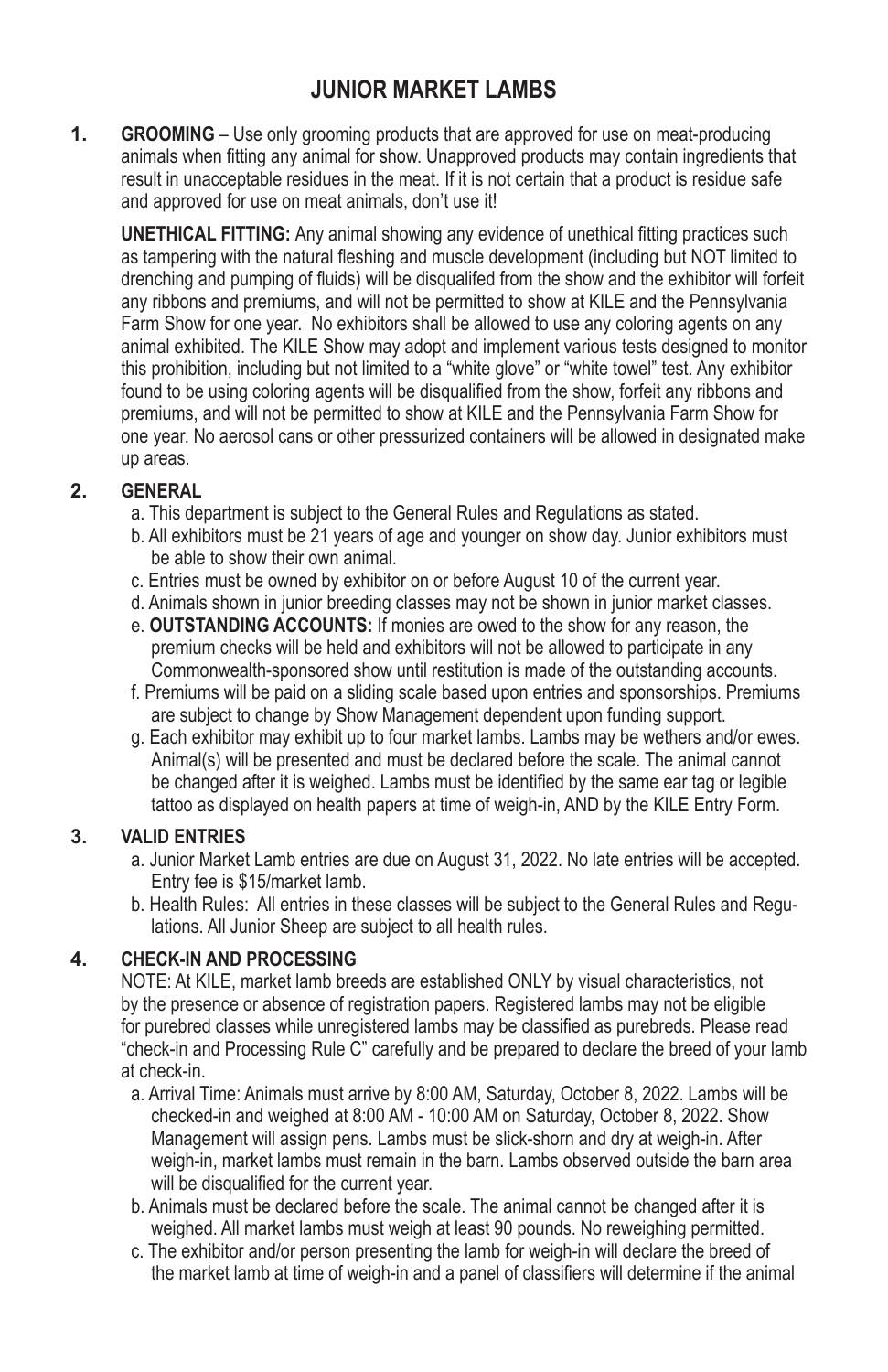meets those breed requirements. If it were determined to not meet that requirement, it would be shown as a crossbred. Classification standards will follow standards of published sheep breed scorecards. Natural Colored is considered a breed.

- d. All lambs will be mouthed and must have a full set of lamb teeth. All lambs must be docked. All castration wounds must be healed and dry.
- e. Market Lamb Care: All lambs must be bedded with one of the following bedding materials: straw, corn cobs, or shavings. (Market lamb exhibitors must provide their own bedding.) Carpet will NOT be permitted. Lambs may NOT be muzzled at any time.
- f. NO drenching, pumping, or force-feeding of liquids including the use of baby bottles will be tolerated except if administered by the show veterinarian. Violators will be disqualified and not permitted to return to KILE for one year.
- g. Administering any ointments or creams into or onto any oriface of the animal prior to the show is prohibited without the show's attending veterinarian's consent. Violators will be disqualified and not permitted to return to KILE for one year.

# **5. SHOW PROCEDURE**

- a. Sheep show committee reserves the right to assign class numbers based on entries at weigh-in.
- b. At least six purebred market lambs of one breed must be shown for that breed to be shown separately. If five or fewer animals of one breed are eligible, they will be shown in the "Other Purebreds" class.
- c. The show will begin with purebred classes, in alphabetical order, followed immediately by crossbred classes.
- d. Lamb Showing: Only one individual is permitted to show each market lamb. No helpers are allowed in the Market Lamb Show. Junior exhibitors must show their own sheep unless physically impaired. If two animals are entered in the same class, the second animal must be shown by another junior member. With no lower age limit, junior exhibitors must still be physically capable of showing their own sheep. EXHIBITORS UNABLE TO CONTROL THEIR ANIMAL WILL BE DISMISSED FROM THE RING. Junior Market lambs must be exhibited with all four feet on the show ring flooring surface. Exhibitors not adhering to this rule will be given one warning and then excused from the show ring and disqualified for the present year. Entry fees will not be returned. Show Management, including the Sheep Committee, will observe the handling of Junior Market Lambs, both in and out of the show ring, and will have the authority to disqualify any exhibitor for unethical practices.
- e. A **MANDATORY** Junior Market Exhibitor Meeting will be held in the show ring immeditly following the conclusion of the Showmanship Contest.

# **6. RELEASE TIME**

a. Junior Sheep will be released from the barn at the conclusion of the Junior Shows on Sunday, October 9, 2022. Any exhibitor leaving prior to the release with without the Show Manager's approval will forefit **ALL** premiums and will not be permitted to exhibit any animals at the EXPOSITION for one year.

# **7. SHOWMANSHIP**

a. A Market Lamb Showmanship Contest will be held on Saturday. Entries will be divided into four age divisions by Show Management. Juniors must be entered with their sheep in the KILE Junior Market Lambs Show.